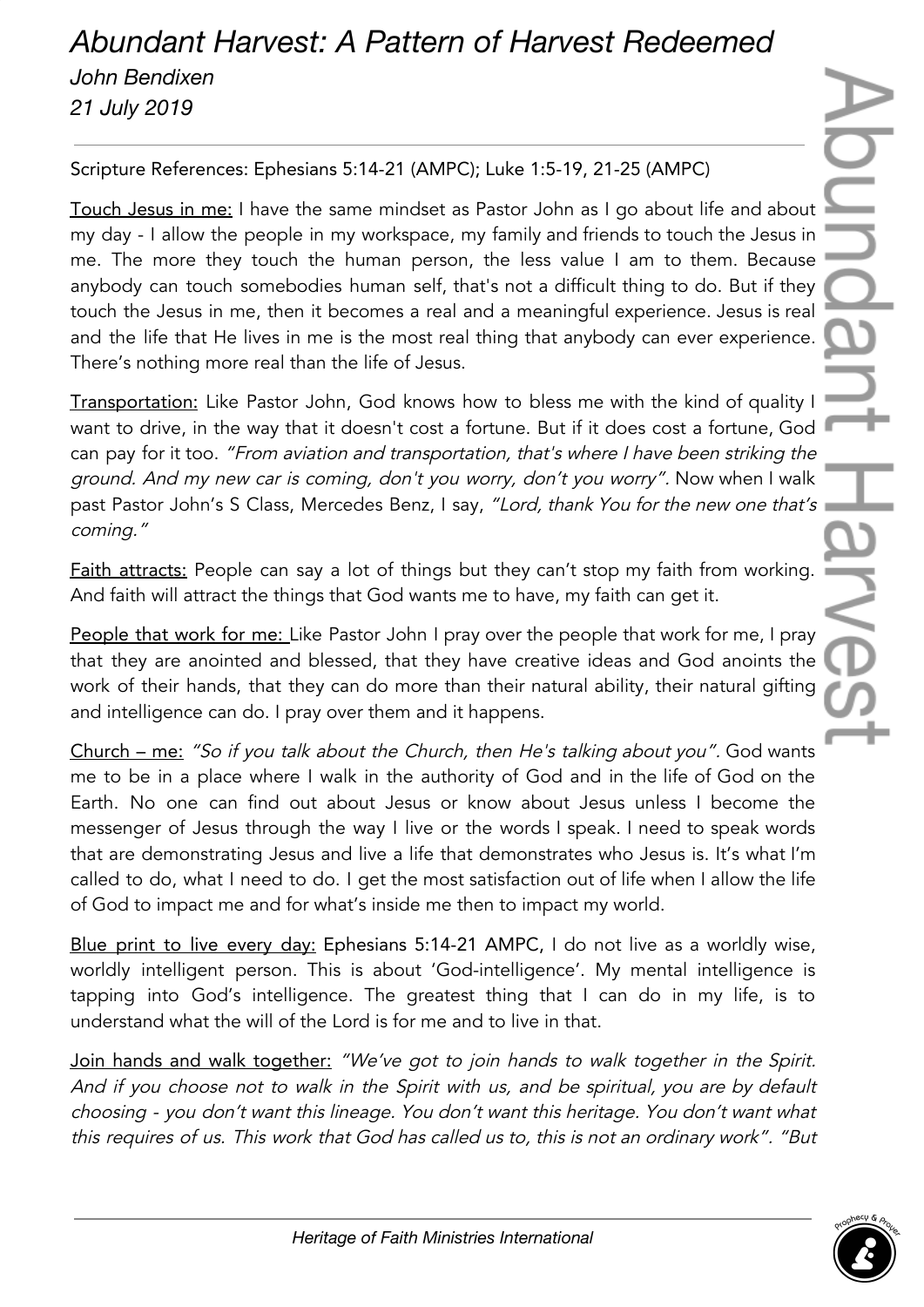the fact of the matter is, is that if you don't choose God, and this, then by default you're choosing, "I don't want it".

Reason: Luke 1:13-19, "How am I going to know this is possible? You would say but that's <sup>a</sup> fair question. No, it's not. You're from the priests of Levi. You should be immediately accepting what God says". If I'm standing before God and I enter into the realm of reason, He has to take action because I have to receive what He says by faith, not by reason. It doesn't matter if I'm upright before God or actually living for God, I still have to make a choice to receive what He says by faith. I can't afford to be in my head when God is speaking. I've got to be in faith because faith is what is going to get what God is speaking to me. The only way I can live in change and go to different places is by faith, not by what is in my head.

Time has come: "When God intervenes and God wants the thing done, He is going to get it done and if He is going to move you out of the way, shut your mouth, do whatever, He is going to get it done". "I know by the Holy Spirit, God is going to do through us what He needs to do through us and it almost doesn't matter what we do because the time has come for us. We have all prayed, we have all done what we needed to do to get here and now it is God's time".

Receive the future by faith: I've been "burning incense" morning and night all of my life, I've been upright before God, I've been doing the things of God, now I must receive the future by faith. I can't speak with my reason against the future. This future is happening. Like Pastor John and Pastor Sharon, I do not say what my humanity wants me to say, "I can't answer you, <sup>I</sup> have to be quiet". "I am not prepared to speak what <sup>I</sup> am feeling". I'm not interested in my humanity, the 'spiritual me' has to speak up and if I can't speak what God needs me to speak, then I practice being quiet.

Harvest time: Like Pastor John, I'm not giving the devil any place, anywhere, on anything. This is God's moment to do, take the barren and make me fruitful and it doesn't matter how many barren years I've had. "God is redeeming the time right now and it is harvest time right now and if you will get in line with what God is declaring and what God is saying, the harvest is yours. The redeeming of all of your purpose. It's yours. It's all yours. You can have it right now". This is the time for harvests. This is time for redemption, this is time for new stuff, this is not business as usual.

It's my business: "I am strongly under the influence of the Holy Spirit here tonight. And, this is up to you. This is your business now. It's your business: What you have heard, is now your business. If you will live by faith, you will receive turnaround from barrenness and you will receive divine productivity. If you will receive this, not only will God redeem your time, He will redeem everything about your life. And He will, He will cause you to have productivity. Let me tell you, you don't need <sup>40</sup> years, <sup>50</sup> years, <sup>60</sup> years of life to be productive for God. You could do one thing for God in your whole life and it could be the most significant thing".